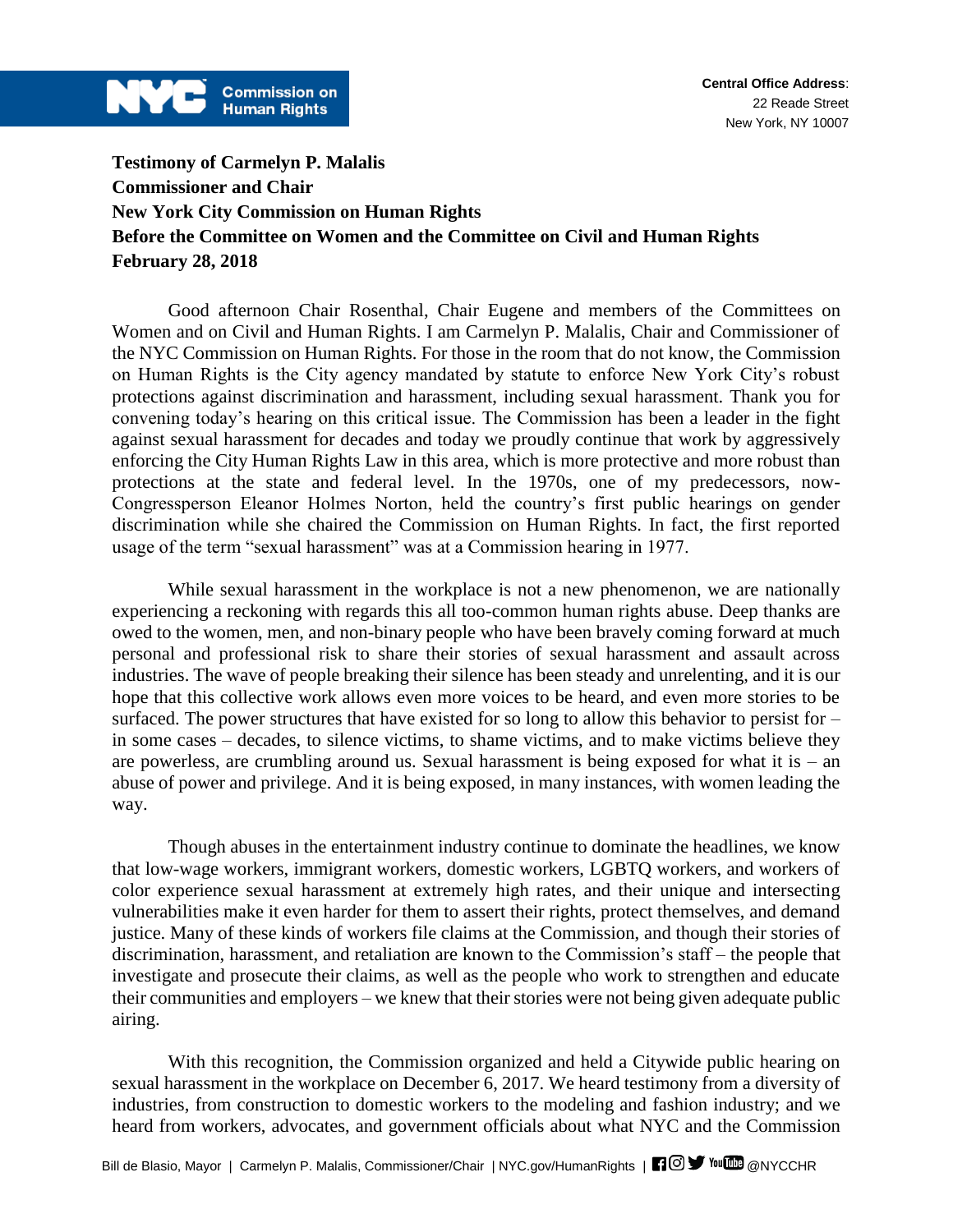could do differently or do better to combat sexual harassment. It was a powerful night where over 100 people converged from across the boroughs, and some people even came up from Washington, D.C., to listen to people's experiences enduring, fighting, challenging, and overcoming sexual harassment. We extended invitations to the general public, community-based organizations, legal advocates, all of the City Council Members, other local and some state elected officials, and the federal Equal Employment Opportunity Commission ("EEOC"), among others. I want to take a moment to publicly thank all the people who submitted testimony and/or stayed throughout the long night to listen to the testimony, including Public Advocate Letitia James, State Assembly Member Carmen de la Rosa, and the EEOC. The Commission will be releasing a report this spring that will include our findings and recommendations, including policy recommendations, best practices for specific types of workplaces, and other essential information from the hearing. We will make sure the members of these two committees receive a copy and we would be happy to review it with you.

Starting in early 2016, in response to the activism surrounding the Women's March, the Commission has worked with local and national media to contribute to stories on gender discrimination and the unique protections under the City Human Rights Law. This work has garnered close to one hundred press mentions on gender discrimination and sexual harassment so far. Last year, the Commission published a first-ever public outreach brochure on City Human Rights Law protections regarding issues that disproportionately affect women, including information on pregnancy, caregiver, and gender discrimination, along with a factsheet on sexual and street harassment, both of which are available on our website in ten languages. These materials were promoted in a digital and social media ad campaign in March last year, during women's history month, obtaining over two million views, and have been distributed at many Commission community events and to community-based organizations across the five boroughs. Over the past few months, the Commission's web content on gender discrimination and sexual harassment, including video content from our historic December hearing, has garnered close to 300,000 views online.

This coming April, we will also be launching a Citywide public awareness campaign on workplace sexual harassment, protections under the City Human Rights Law, and how to access the Commission as a resource, with ads in subway cars, bus shelters, and across community, ethnic, digital, and social media, in multiple languages. As with our other campaigns over the last three years, we will work with employee rights advocates, advocates for employers and in the management bar, chambers of commerce and business associations, community-based organizations, legal services, and other groups to get the word out.

The Commission has also revamped its sexual harassment in the workplace training, which we provide, free of charge, to community-based organizations, non-profits, business associations, and other entities, consistent with our capacity. We have received significant interest from different organizations and groups to provide this training and have been rolling it out this month.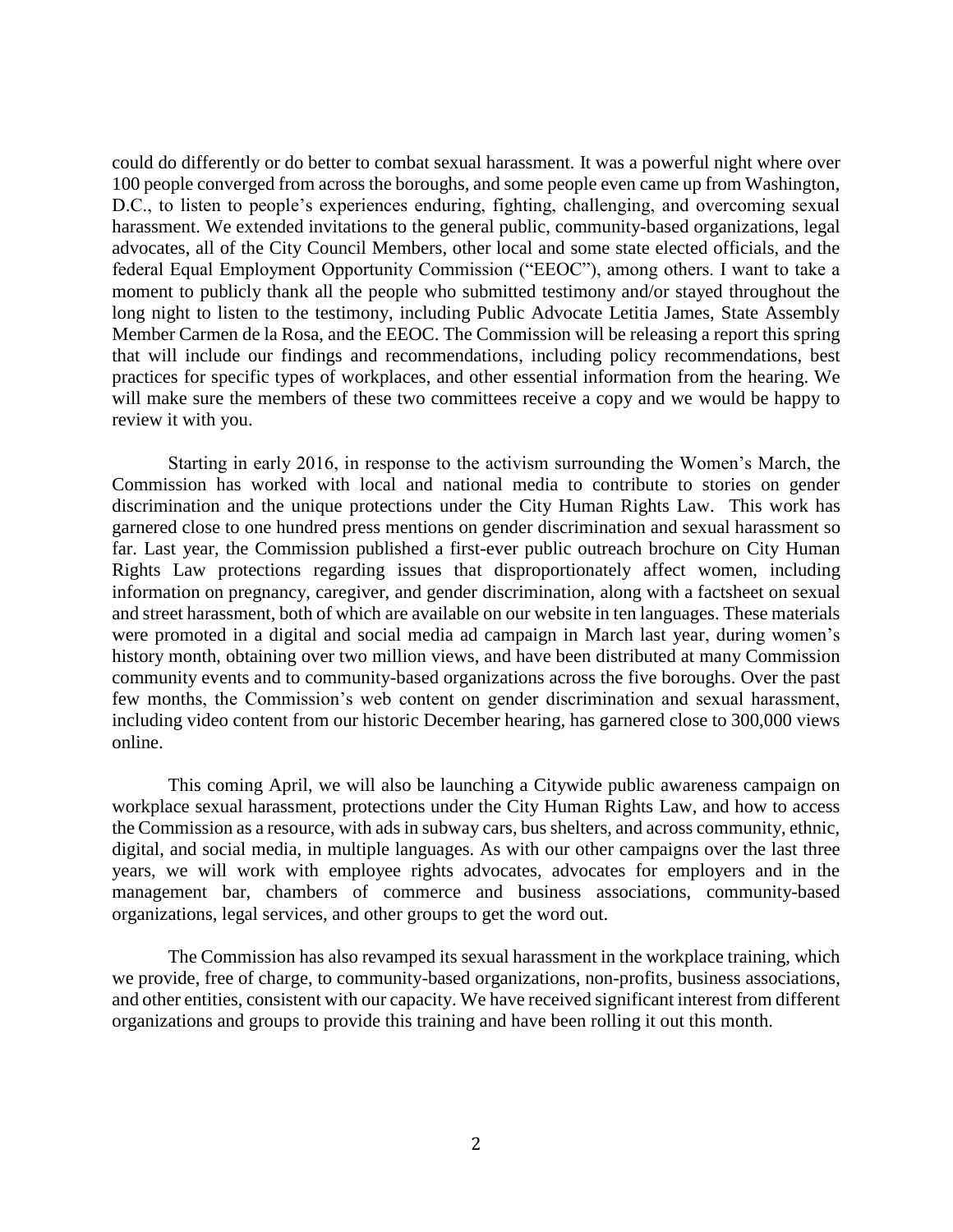## **Sexual Harassment Standard Under the NYC Human Rights Law**

In the past few months, the Commission has received quite a bit of attention for its work combating sexual harassment and the strong legal protections that exist within the City, so allow me to provide some context on our law. Consistent with the general mandates of our statute, the New York City Human Rights Law, protections against sexual harassment, like protections in other areas of the law, are construed to provide broad remedial protection. Sexual harassment is considered a form of gender discrimination under the City Human Rights Law, which is defined as discrimination against "such person [on the basis of gender] in compensation or in terms, conditions or privileges of employment." N.Y.C. Admin. Code § 8-107(1)(a). In 2009, a New York State Appellate Division case introduced a legal standard for what constitutes sexual harassment under the City Human Rights Law that has been followed by NY State and federal courts in interpreting the law. That standard has also been codified into the City Human Rights Law in 2016 as part of a second Restoration Act. The case is *Williams v. NYC Housing Authority*, in which the appellate court rejected the federal standard that limits claims for harassment to conduct that is "severe or pervasive" and determined that under the City Human Rights Law, sexual harassment exists when an individual is "treated less well than other employees because of [] gender," and the offending conduct involves more than "petty slights or trivial inconveniences." *Williams v. N.Y.C. Hous. Auth.*, 61 A.D.3d 62, 78, 872 N.Y.S.2d 27 (1st Dep't 2009). The court in *Williams* further stated that "even a single comment that objectifies women…made in circumstances where that comment would, for example, signal views about the role of women in the workplace [may] be actionable." 61 A.D.3d at 84 n.30.

So how has New York City's more generous standard played out in sexual harassment cases? One of the best examples we can point to is a federal Second Circuit case. In that case, the court vacated a finding of summary judgment for an employer because the court applied the federal "severe or pervasive" standard to the employee's City Human Rights Law sexual harassment claims rather than the *Williams* standard. In this case, *Mihalik v. Credit Agricole*, 715 F.3d 102 (2d Cir. 2013) the employee alleged that the CEO of the bank, who was also the plaintiff's supervisor, regularly inquired about her relationship status, often commented on her appearance, asked her about whether she enjoyed a particular sexual position, showed her pornography on his computer once or twice a month, and propositioned her multiple times. There were allegations that this type of behavior was generally accepted at the bank, and that male employees regularly talked about visiting strip clubs and rated their female colleagues' appearances. *Id*. at 105-06. However, the lower court dismissed the case. On appeal, the Second Circuit correctly applied the *Williams* standard, finding that a jury could reasonably find that the plaintiff was treated "less well" because of her gender, and that the conduct complained of was neither petty nor trivial. The Second Circuit concluded that the sexually charged conduct, including unwanted sexual attention and two sexual propositions, subjected the plaintiff to a different set of employment conditions than her male colleagues.

There is a growing recognition that the federal standard ("severe or pervasive") is insufficient and outdated, and that broader standards, like that of New York City could be a model elsewhere. In fact, lawmakers from other jurisdictions, including the California State Senate and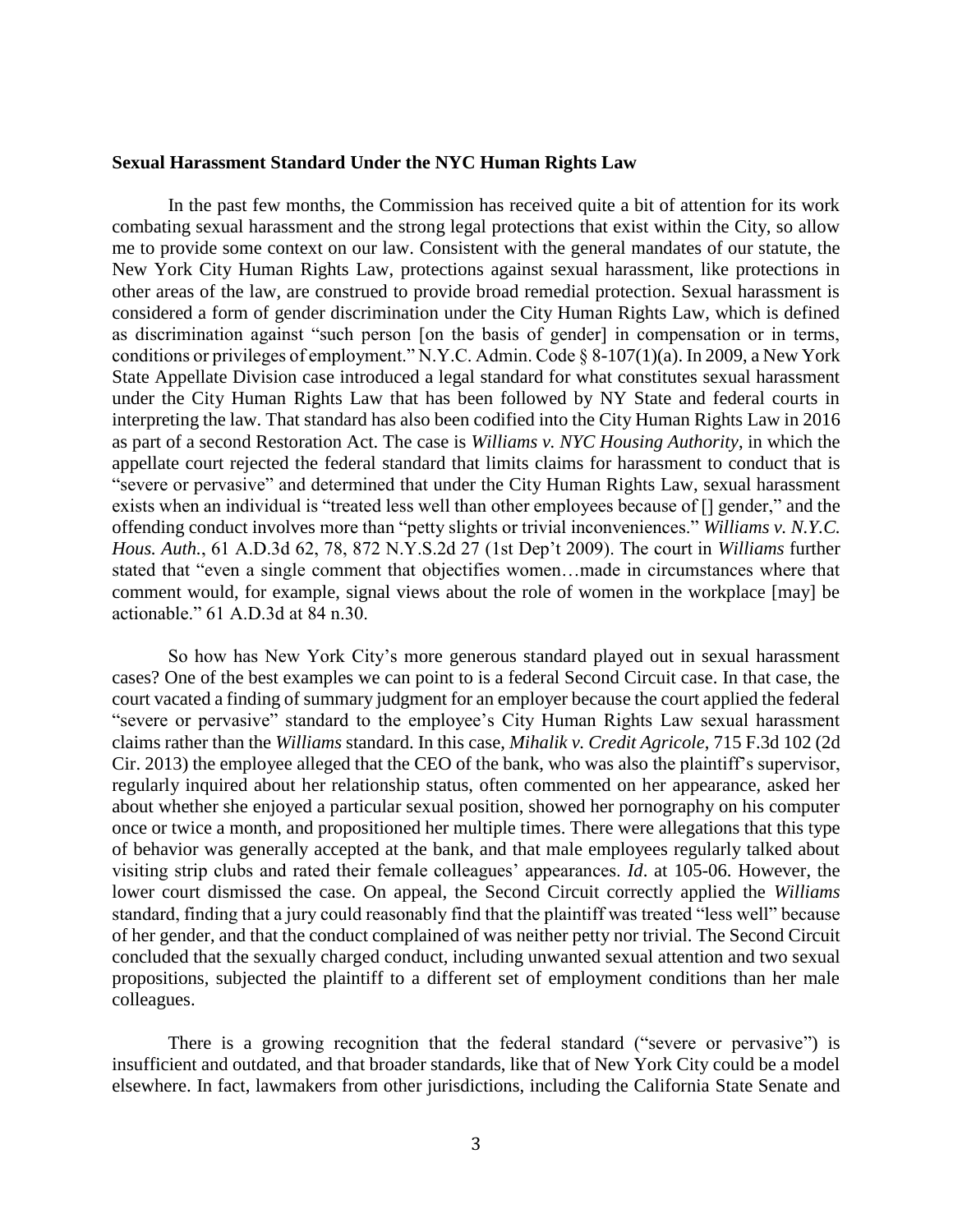the U.S. Senate, have sought our feedback and expertise in exploring alternative standards and crafting sexual harassment legislation.

I want to highlight a few other important aspects of our law, some of which were also raised during our December 6 hearing. Independent contractors, interns and volunteers, whether paid or unpaid, are also protected under the City Human Rights Law. Specifically, independent contractors, who may not have workplace rights under state or federal statutes, are protected as employees under the City Human Rights Law, so long as they are not employers themselves. We understand that there is proposed legislation to further clarify and expand protections for independent contractors, and the Commission is interested in working with the Council to move this legislation forward.

In addition, workers who have signed arbitration agreements may still bring claims to the Commission. The Commission has authority to bring claims against covered entities without an individual being named. Acting as the complainant, the Law Enforcement Bureau of the Commission can require that the respondent pay damages to the wronged party, regardless of whether that individual signed an arbitration agreement, in addition to mandating policy changes, training, and the payment of civil penalties to the general fund of the City of New York.

We should all be proud of the robust protections the City Human Rights Law provides to New Yorkers, employed in both the public and private sectors, and I'm grateful to the people in this room who have worked hard to strengthen those protections. There are, however, certainly areas where we can expand protections and improve access to information, training, and tools to ensure that employers more readily comply with the law. We are proud to be working closely with the City Council on the package of bills that have just been introduced, and we look forward to continuing to work together on our shared goals of strengthening the City Human Rights Law and expanding resources to New Yorkers.

## **Recent Sexual Harassment Cases at the NYC Commission on Human Rights**

Over the past three years, under my leadership, the Commission has been particularly aggressive on sexual harassment cases. Gender-based discrimination is consistently one of the most common forms of employment discrimination the Commission investigates. In 2017, claims of gender-based discrimination were the top discrimination area of complaint in employment, with 117 claims, or 17% of all employment-related claims. In the last two years, sexual harassment claims at the Commission increased by 43 percent over the previous two years. Since 2015, the Commission has secured over \$1.4 million in penalties and damages for sexual harassment cases.

In my first year, my office issued a final Decision and Order in a case of egregious sexual harassment, involving multiple instances of unwanted touching and constant lewd comments about the complainant's body and sexual availability, over a three-year period. The respondent admitted to the behavior, even claiming that he was entitled to do it. The Commission levied the highest penalty ever in the Commission's history, \$250,000, in addition to over \$400,000 in damages to the complainant.